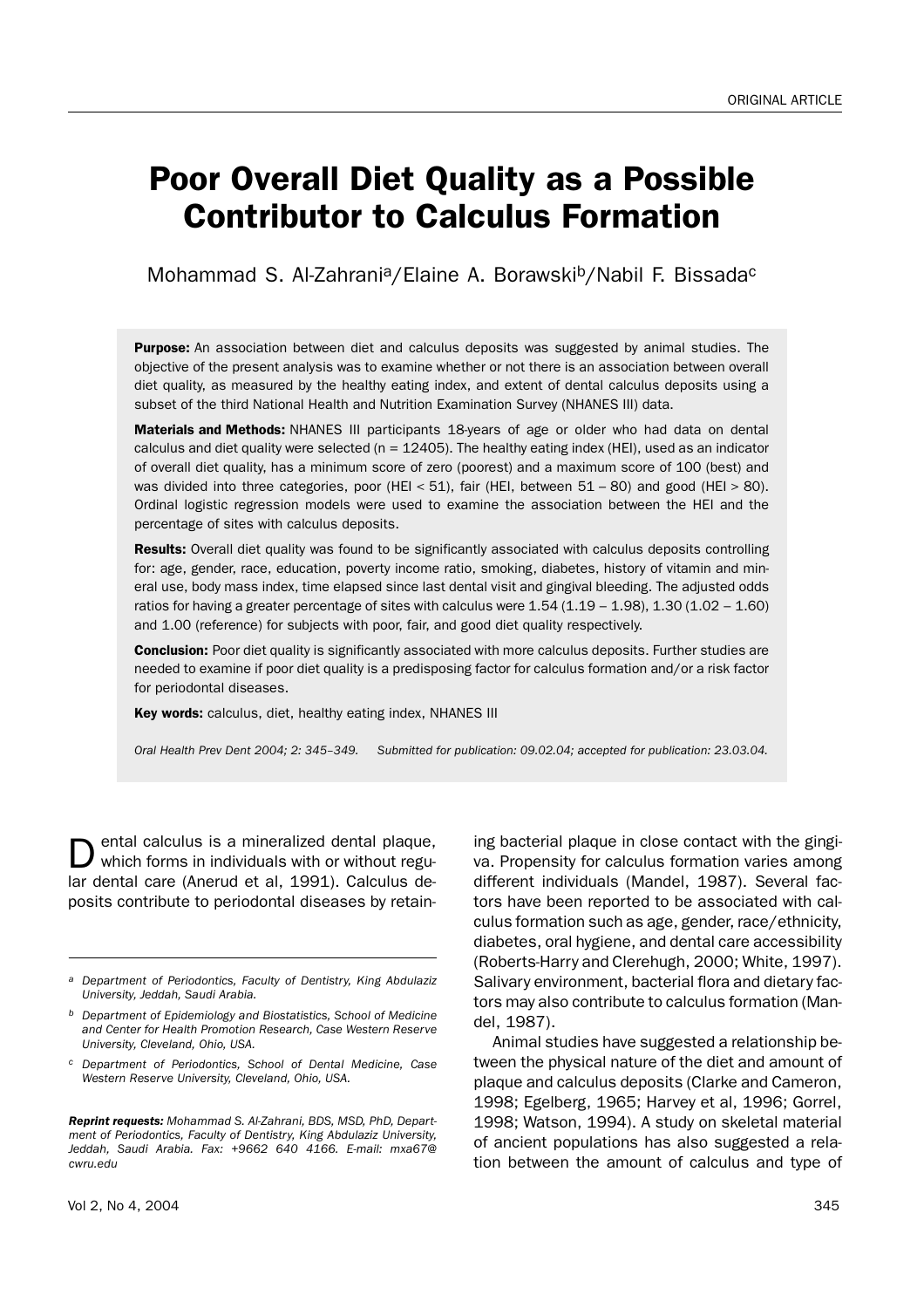diet (Whittaker et al, 1998). The objective of the present study was to examine whether or not there is a true association between overall diet quality, as measured by the healthy eating index, and extent of calculus deposits in a United States population.

### MATERIALS AND METHODS

#### *Data Source*

The present study utilized data from the third National Health and Nutrition Examination Survey (NHANES III), a cross-sectional survey conducted by the National Center for Health Statistics from 1988 – 1994 (National Center for Health Statistics, 1994). Participants, 18-years of age or older, who had data on calculus deposits and the healthy eating index were selected ( $n = 12405$ ), excluding pregnant/nursing women and individuals who were classified under the race/ethnicity category "others".

### *Outcome*

In NHANES III, calculus was recorded as absent, supragingival only, or subgingival (with/without supragingival) on two sites per each tooth of two randomly assigned quadrants, one maxillary and one mandibular. For the purpose of the present study, the percentage of examined sites with calculus for each individual was calculated.

## *Exposure*

The Healthy Eating Index (HEI) is an instrument developed by the United States Department of Agriculture (USDA) to evaluate the overall quality of Americans' diet. In NHANES III, the HEI was estimated based on a 24-hour dietary recall that was administered by a trained interviewer in the mobile examination center (National Center for Health Statistics, 1994). Participants were asked to report their foods and beverages intake for the past 24-hours (except of plain drinking water). The NHANES III dietary recall data was recorded with the assistance of an automated, microcomputer-based dietary interview and coding system.

The HEI has 10 dietary components. Each one of the components has a maximum score of 10 and the sum total of all the components reflects the overall index score (maximum score of 100) (Kennedy et al, 1995). The USDA classified the diet, based on HEI, into one of three categories: "good", "needs improvement" and "poor" if the HEI scores were  $> 80$ ; 51 to 80; or  $< 51$ , respectively (Bowman et al, 1998).

Five of the HEI components measure how well individuals' diet conforms to the Food Guide Pyramid serving recommendations for the five major food groups: grain, vegetable, fruit, milk, and meat groups. Four components measure how well the person's diet conforms to the recommendations for total intake of: total fat, saturated fat, cholesterol and sodium; the last component examines the variety in the diet over a one-day period.

### *Statistical Analysis*

Descriptive statistics and ordinal logistic regression models were utilized for data analyses. For the ordinal logistic regression models, the sample was divided into four groups based on the weighted quartiles of extent of calculus deposits  $(0 - 10.9)$ , 11 – 28.9, 29 – 54.9, and ≥ 55%). The following variables were controlled for in the final model: age in years, race-ethnicity, gender, poverty index, education attainment, smoking status, history of diabetes, body mass index, vitamin and mineral supplement use, time elapsed since last dental visit, and gingival bleeding.

## RESULTS

## *Description of the Study Population*

The proportion of individuals with calculus deposits at  $\geq$  55% (the 3<sup>rd</sup> quartile) of examined sites was approximately 34% among older individuals  $(≥ 60$ years) while only 20% of persons aged 18–34 years showed a similar pattern  $(p < 0.01)$  (Table 1). The proportion of persons with calculus at  $\geq$  55% of examined sites was greater for males and blacks as compared to females and whites, respectively  $(p < 0.01)$ . Thirty seven per cent of current smokers had calculus at  $\geq$  55% of examined sites while only 18% of never smokers showed a similar pattern  $(p < 0.01)$ . The proportion of persons with calculus at  $\geq$  55% of examined sites increased with increasing sites with gingival bleeding and time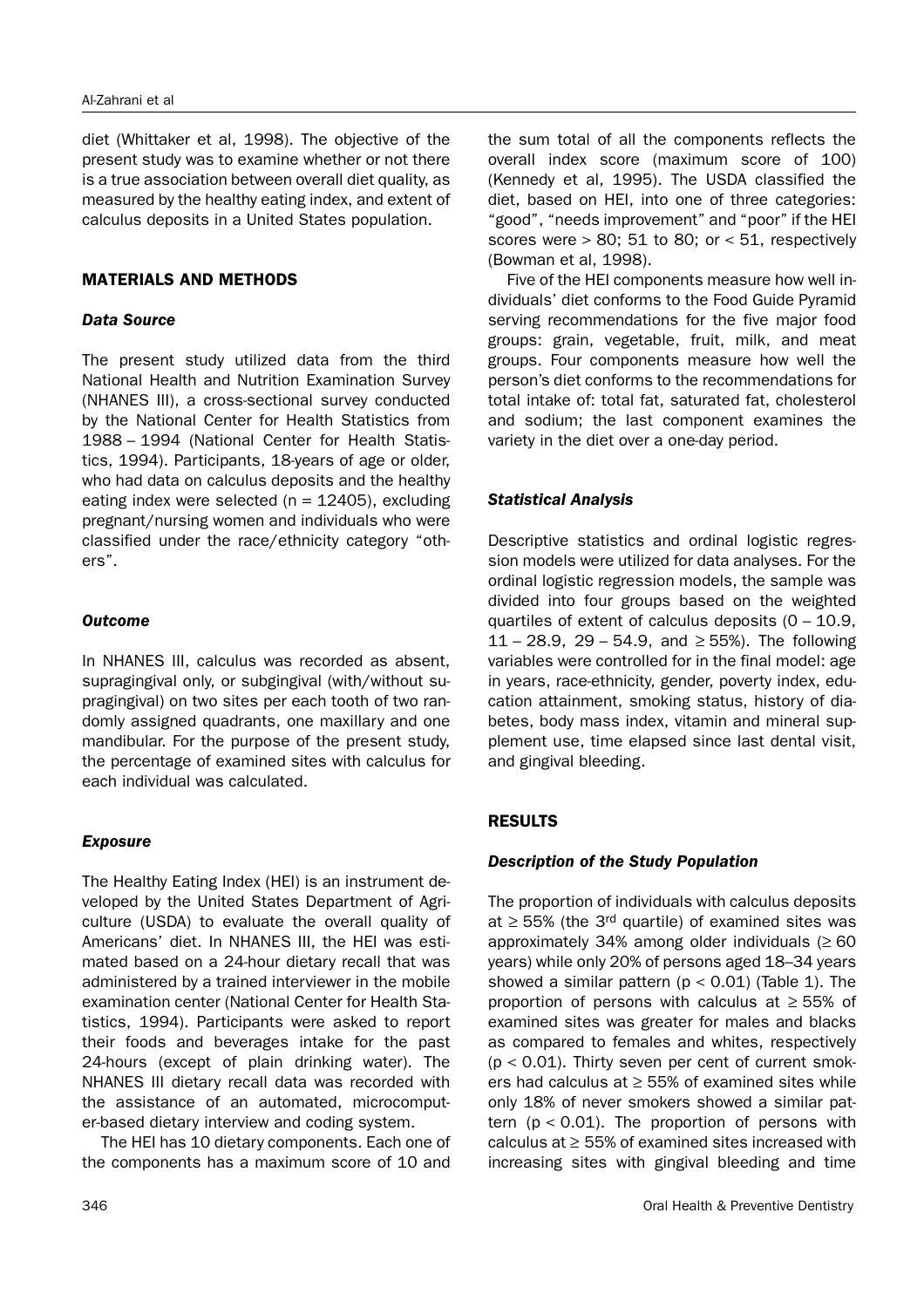|                                                                                                                                    | Sample<br>size | Weighted<br>% | Proportion of individuals<br>with calculus at $\geq$ 55% $\dagger$<br>of examined sites* |
|------------------------------------------------------------------------------------------------------------------------------------|----------------|---------------|------------------------------------------------------------------------------------------|
| Age                                                                                                                                |                |               |                                                                                          |
| Young (18 - 34)                                                                                                                    | 4947           | 40.81         | 20.27                                                                                    |
| Middle-aged $(35 - 59)$                                                                                                            | 4690           | 43.18         | 25.74                                                                                    |
| $Old (60 - 90)$                                                                                                                    | 2768           | 16.01         | 33.48                                                                                    |
| Gender                                                                                                                             |                |               |                                                                                          |
| Female                                                                                                                             | 6390           | 50.37         | 19.43                                                                                    |
| Male                                                                                                                               | 6015           | 49.63         | 30.10                                                                                    |
| Race/ethnicity                                                                                                                     |                |               |                                                                                          |
| Whites                                                                                                                             | 4746           | 81.32         | 20.75                                                                                    |
| <b>Blacks</b>                                                                                                                      | 3785           | 12.46         | 45.56                                                                                    |
| Mexican-Americans                                                                                                                  | 3874           | 6.21          | 35.27                                                                                    |
| Smoking                                                                                                                            |                |               |                                                                                          |
| Never                                                                                                                              | 6391           | 47.01         | 17.58                                                                                    |
| Former                                                                                                                             | 2734           | 24.05         | 23.73                                                                                    |
| Current                                                                                                                            | 3279           | 28.94         | 37.26                                                                                    |
| Education                                                                                                                          |                |               |                                                                                          |
| < High School                                                                                                                      | 4551           | 20.31         | 48.20                                                                                    |
| = High School                                                                                                                      | 4056           | 35.37         | 26.09                                                                                    |
| > High School                                                                                                                      | 3723           | 44.32         | 12.79                                                                                    |
| <b>Diabetes</b>                                                                                                                    |                |               |                                                                                          |
| No                                                                                                                                 | 11664          | 96.08         | 23.97                                                                                    |
| Yes                                                                                                                                | 727            | 3.92          | 44.74                                                                                    |
| Last dental visit (months)                                                                                                         |                |               |                                                                                          |
| $0 - 6$                                                                                                                            | 3675           | 37.32         | 13.85                                                                                    |
| $> 6 - 12$                                                                                                                         | 3740           | 31.51         | 20.79                                                                                    |
| $> 12 - 24$                                                                                                                        | 1544           | 12.57         | 33.25                                                                                    |
| >24                                                                                                                                | 3369           | 18.60         | 47.24                                                                                    |
| Sites with gingival bleeding (%)                                                                                                   |                |               |                                                                                          |
| 0                                                                                                                                  | 5014           | 47.93         | 16.77                                                                                    |
| $<10$                                                                                                                              | 2731           | 22.61         | 22.07                                                                                    |
| $10 - 30$                                                                                                                          | 3020           | 20.25         | 33.31                                                                                    |
| > 30                                                                                                                               | 1639           | 9.22          | 55.09                                                                                    |
| Diet quality§                                                                                                                      |                |               |                                                                                          |
| Poor (HEI $<$ 51)                                                                                                                  | 2481           | 18.10         | 32.99                                                                                    |
| Fair (HEI, 51 - 80)                                                                                                                | 8744           | 71.28         | 24.16                                                                                    |
| Good (HEI $> 80$ )                                                                                                                 | 1180           | 10.61         | 15.59                                                                                    |
| † 55% is the 3rd quartile.<br>$*$ All the bivariate associations are significant, $P < 0.01$ .<br>$\S$ HEI = healthy eating index. |                |               |                                                                                          |

# Table 1 Characteristics of the study population by extent of calculus

Vol 2, No 4, 2004 347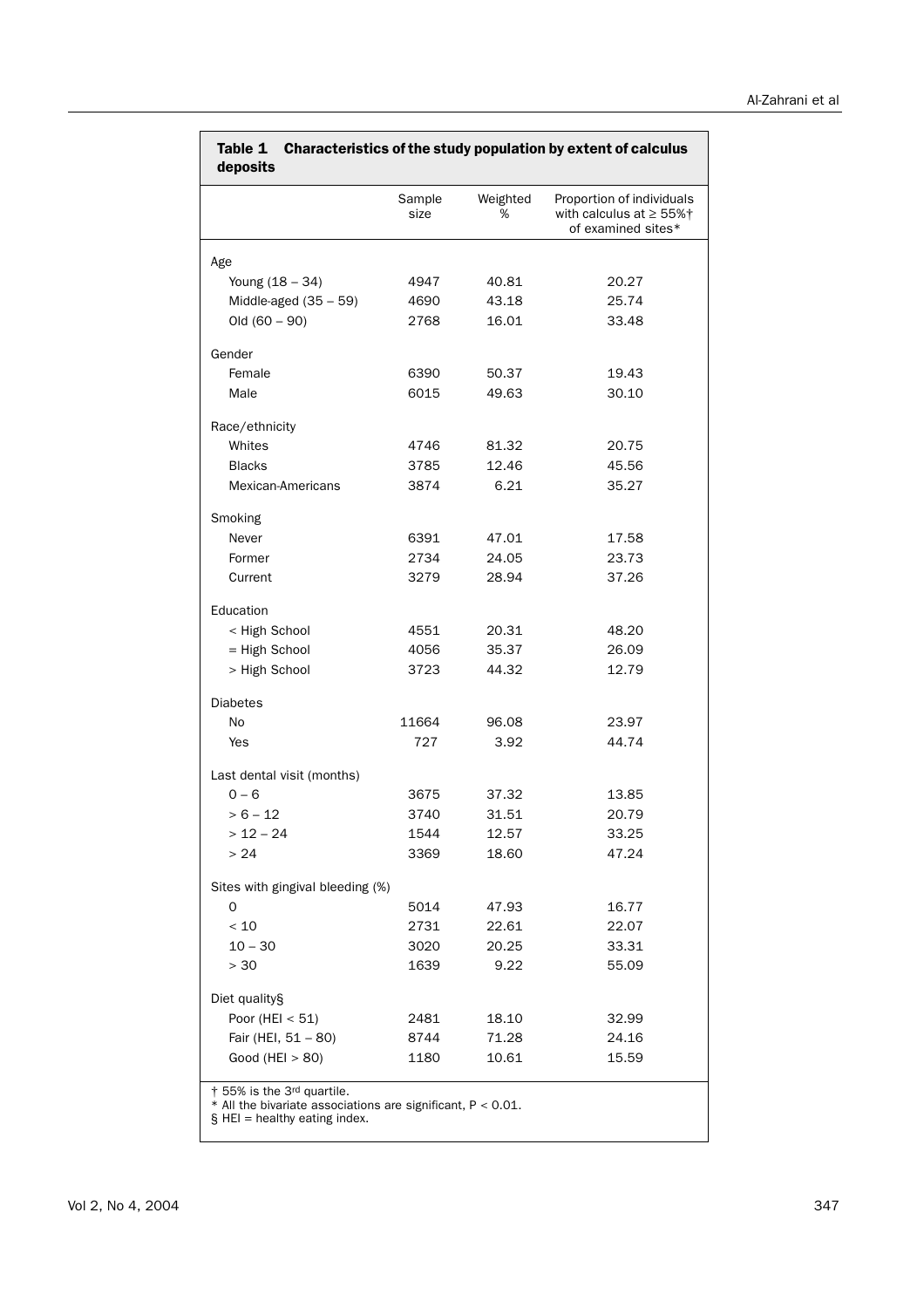

Fig 1 Mean percentage (and 95% confidence interval) of sites with calculus by overall diet quality.

since their last dental visit ( $p < 0.01$ ). Thirty three per cent of persons with poor diet quality had calculus at ≥ 55% of examined sites while only 16% of persons with good diet quality showed a similar pattern ( $p < 0.01$ ). The mean percentage of sites with calculus was higher among persons with poor than those with good diet quality (Fig 1).

#### *Ordinal Logistic Regression Analysis*

In the univariate model, poor and fair diet quality was associated with 2 and 1.5 times, respectively, greater odds for having a higher extent for calculus deposits than good diet. After adjusting for potential confounders, the estimate of the association slightly attenuated but it remained moderately strong and significant. Persons with poor and fair diet quality were 54% and 27%, respectively, more likely to have calculus at greater percentage of examined sites than individuals with good diet quality (Table 2). Higher scores for vegetable, fruits, dairy and diet variety were associated with lesser extent of calculus deposits (Table 3). The other healthy eating index components were not found to be significantly associated with the extent of calculus deposits.

#### **DISCUSSION**

The results of the present study indicated that individuals with poor and fair diet quality were, respectively, 54% and 27% more likely to have a higher ex-

#### Table 2 The estimates of the association between overall diet quality and extent of calculus deposits

|                                                                                                                                                                                                                     | Odds ratio (95% CI) |                       |  |
|---------------------------------------------------------------------------------------------------------------------------------------------------------------------------------------------------------------------|---------------------|-----------------------|--|
|                                                                                                                                                                                                                     | Crude               | Adjusted <sup>+</sup> |  |
| Overall diet quality §                                                                                                                                                                                              |                     |                       |  |
| Poor (HEI $< 51$ )                                                                                                                                                                                                  | 2.22                | 1.54                  |  |
|                                                                                                                                                                                                                     | $(1.75 - 2.81)$ **  | $(1.19 - 1.98)$ **    |  |
| Fair (HEI, 51 - 80)                                                                                                                                                                                                 | 1.48                | 1.27                  |  |
|                                                                                                                                                                                                                     | $(1.22 - 1.78)$ **  | $(1.02 - 1.60)^*$     |  |
| Good (HEI $> 80$ )                                                                                                                                                                                                  | 1                   | 1                     |  |
|                                                                                                                                                                                                                     | (Reference)         | (Reference)           |  |
| N                                                                                                                                                                                                                   | 12405               | 11167                 |  |
| $* P < 0.05$ : $* * P < 0.01$<br>† Adjusted for age, gender, race, poverty index, education,<br>smoking, diabetes, body mass index, vitamin and mineral use,<br>time since last dental visit and gingival bleeding. |                     |                       |  |

 $§$  HEI = healthy eating index.

tent of calculus deposits than individuals with good diet quality. Moreover, higher intake of fruits, vegetables and dairy as well as more variety in the diet were associated with a lower extent of calculus deposits. These findings are consistent with the results from animal studies that reported a relation between nature of diet and amount of calculus deposits (Clarke and Cameron, 1998; Harvey et al, 1996; Watson, 1994).

Since bacterial plaque is a prerequisite for calculus development, diet may contribute to calculus formation by altering dental plaque formation and/or composition. It has been suggested that diet influences development and survival of plaque biofilm, by providing direct nutrient source or by altering their surrounding environment (Bowden and Li, 1997). Moreover, natural texture diet (i.e. fruits and vegetables) has been suggested to reduce plaque accumulation, while softer diet may promote plaque accumulation (Newman, 1974). Diet may also affect calculus formation by influencing plaque calcification through changing the pH and mineral content of the saliva.

The role of dental calculus in the initiation and progression of periodontal disease is generally attributed to the overlying dental plaque. In addition, calculus has the potential for retaining toxic substances through its rough porous surfaces. Wheth